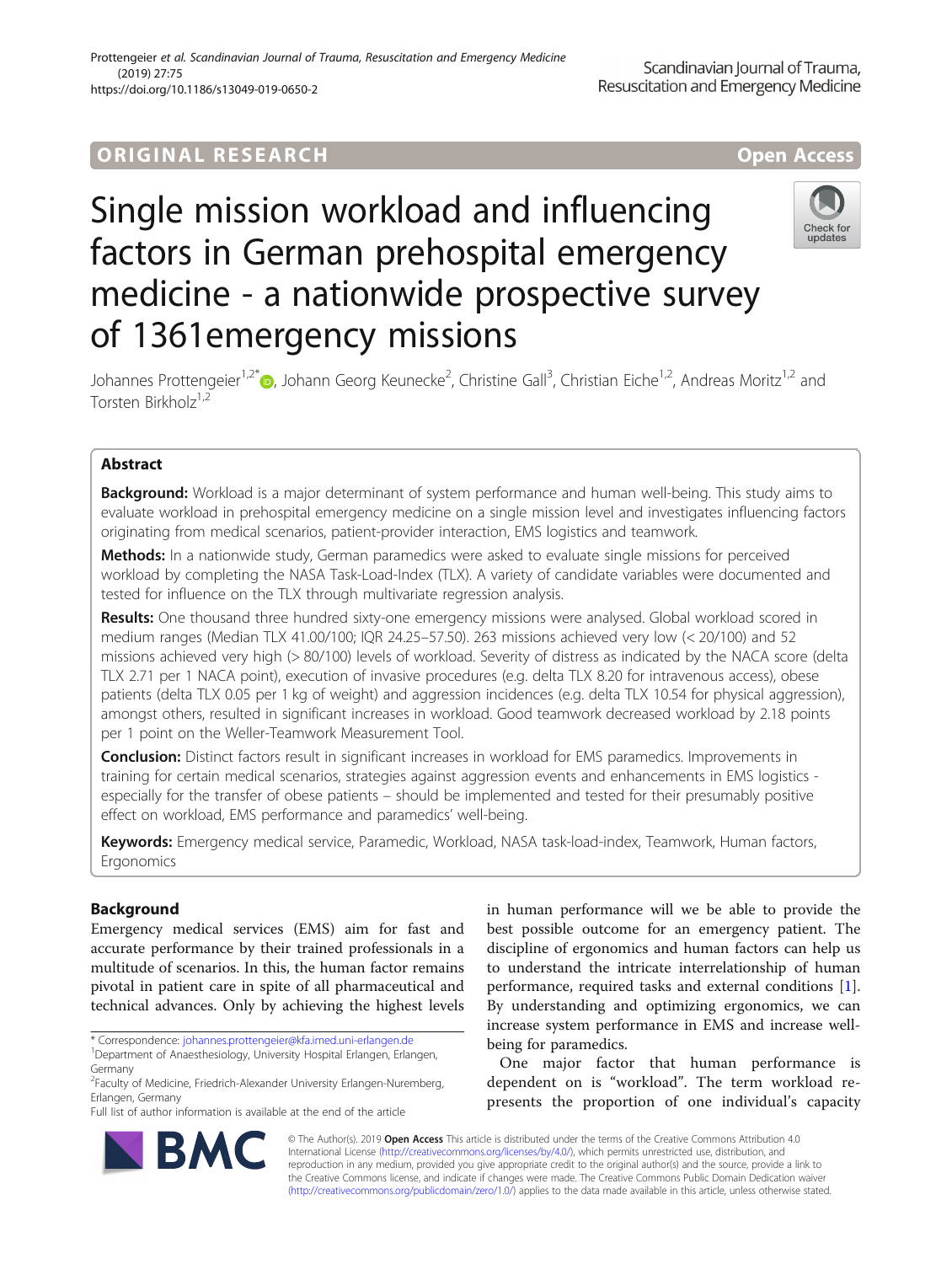that needs to be mobilized to perform a given task. Workload comprises, amongst others, physical and mental domains. It can be measured physiologically and/or subjectively for short-term single tasks as well as long-term assignments [\[2](#page-7-0)].

There exists an inversely U-shaped correlation between workload and human performance. A medium level of workload leads to optimal output, while extremes on both sides, i.e. excessively low and excessively high workload will lead to decreased performance [\[3\]](#page-7-0). This has also been demonstrated for a medical context where workload indices and treatment errors were positively correlated [[4,](#page-7-0) [5](#page-7-0)].

In spite of the vital importance of ergonomics for human performance, there is only limited data available regarding workload in prehospital emergency medicine. Only recently has the feasibility of workload-assessment in emergency medicine been demonstrated for a cohort of emergency physicians  $[6]$  $[6]$ . For the larger group of EMS paramedics, such data is not available.

Our study aims to assess the single-mission workload of EMS paramedics during emergency runs by means of the NASA task-load-index (NASA-TLX) [[7\]](#page-7-0). To examine possible influencing factors on work-load, we explored a variety of candidate variables, comprising, amongst others, medical and organizational characteristics of emergency missions as well as exchanges with patients and perceived teamwork between paramedics using the teamwork measurement tool (TMT) by Weller [[8,](#page-7-0) [9\]](#page-7-0).

We formed a collaboration network of EMS stakeholders to disseminate our investigation across Germany. The goal was to generate the largest cohort possible and thus provide representative data on a national level.

### Methods

The Friedrich-Alexander-University of Erlangen-Nuremberg's research ethics committee approved of our study beforehand through formal decision number 172\_17B. Our endeavour was endorsed by EMS providers (Bayerisches Rotes Kreuz, Arbeiter Samariter Bund Bayern) as well as the EMS paramedic association of Germany (Bundesverband Rettungsdienst) and the paramedics' labour union (Ver.di Bayern – Landesfachbereich Gesundheit).

In the autumn of 2017, we conducted our nationwide prospective survey in Germany. The study was promoted extensively. Advertisements inviting paramedics to participate were placed in all major German EMS medical journals. Information letters, posters and leaflets were sent to all German EMS stations and paramedic academies.

Our survey was executed as an online questionnaire, available through the platform Sosci-Survey. Participation was voluntary, non-paid and anonymous.

All types of missions within the scope of the German EMS were eligible for subjective assessment and documentation. This paper reports on emergency missions only. Accordance with these criteria was required for mission documentation to be eligible for analysis: Less than 20% of the questionnaires' items unanswered in total, complete TLX scoring, mission classified as a medical emergency. The findings from documented nonemergency patient transfers will be discussed separately elsewhere.

Workload was measured as a subjective self-assessment after each mission using the National Aeronautics and Space Administration's Task-Load-Index (NASA-TLX) by Hart and Staveland [\[7](#page-7-0)]. The TLX is highly sensitive to workload alterations and robust against individual differences of workload perception. It is considered one of the most reliable tools for workload quantification and as such has found widespread use in human factors research. Hart and Staveland postulate that workload can be divided into six equally weighted subdimensions. Mental, physical and temporal demands, as well as performance, effort and frustration with respect to the task at hand, are rated on scales from 1 to 100. To get a better understanding of these subdimensions, we present the actual wording of each TLX-item in Table [1.](#page-2-0) Summation and averaging of the 6 sub-scale values results in a global workload score between 1 (low) and 100 (high).

The selection of candidate variables as possible influencing factors on workload was derived through discussion by an expert panel at the Erlangen University Hospital. As a core feature, the patients' condition as classified by the National Advisory Committee for Aeronautics (NACA) score was obtained. (Table [2](#page-2-0) shortly summarizes the NACA scoring.) In addition, we documented tracer diagnoses as they are defined by governmental EMS oversight in Germany. They are certain clinical scenarios like multiple trauma, cerebral insult and others that are deemed unique in their setting and consequences.

The list further comprised logistical factors of EMS missions, medical procedures performed, the patients' weight and several others. Communication and feedback with patients, relatives and bystanders were also recorded.

A special focus was laid on team interactions. To assess teamwork amongst paramedics and dealings with emergency physicians we utilized the Teamwork Measurement Tool (TMT) by Weller [[8](#page-7-0), [9\]](#page-7-0). It is a self-assessment instrument of 23 items on 7-point Likert-scales to measure team behaviour and teamwork in three subdimensions: "Leadership and Team Coordination", "Mutual Performance Monitoring" and "Verbalising Situational Information". The TMT was specifically developed to assess teamwork in emergency situations and ratings can also be issued as values on a percentage scale.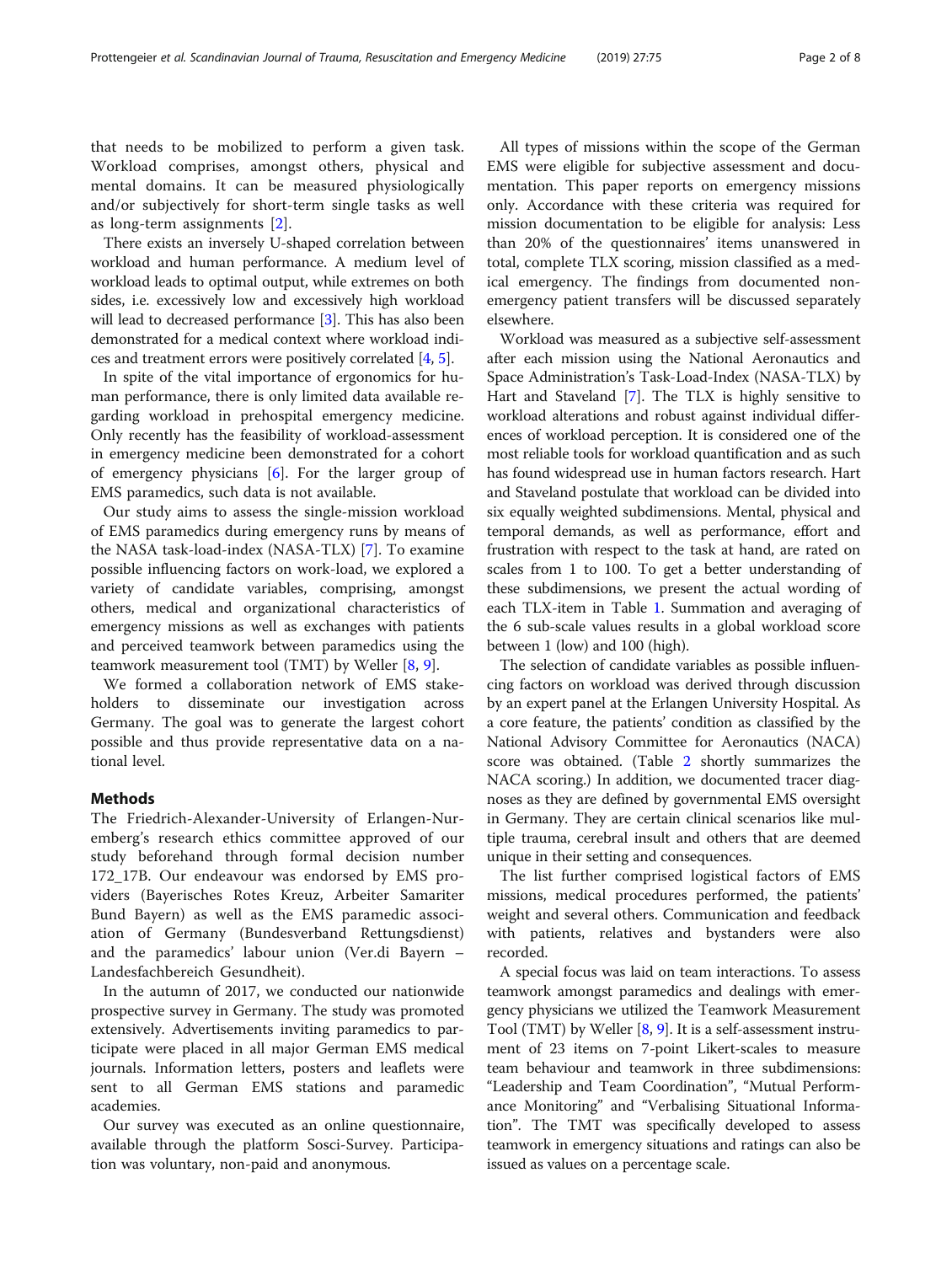| TLX-dimension          | Wording (scale)                                                                                                                                                                                    |
|------------------------|----------------------------------------------------------------------------------------------------------------------------------------------------------------------------------------------------|
| Mental Demand          | How much mental and perceptual activity was required? Was the task easy or demanding, simple or complex? Was high<br>precision required or was the task fault-tolerant?<br>$(1 = low, 100 = high)$ |
| Physical Demand        | How much physical activity was required? Was the task easy or demanding, slack or strenuous?<br>$(1 = low, 100 = high)$                                                                            |
| Temporal<br>Demand     | How much time pressure did you feel due to the pace at which the tasks or task elements occurred? Was the pace slow or<br>rapid?<br>$(1 = low, 100 = high)$                                        |
| Overall<br>Performance | How successful were you in reaching your goals or the goals set by your team leader? How satisfied were you with your<br>performance?<br>$(1 = qood, 100 = bad)$                                   |
| Effort                 | How hard did you have to work to accomplish your level of performance?<br>$(1 = low, 100 = high)$                                                                                                  |
| Frustration            | How irritated, stressed, and annoyed versus content, relaxed, and complacent did you feel during the task?<br>$(1 = low, 100 = high)$                                                              |

<span id="page-2-0"></span>Table 1 Wording of the NASA TLX questionnaire

Data analysis was conducted in SPSS Statistics, Version 24.0.0.0 (IBM Corp. Armonk, NY, USA). General characteristics are presented by mean and standard deviation (SD), median and inter-quartile range (IQR) and significance levels of 5%. With regards to the statistical measures of the NASA-TLX values, literature is inconsistent. Both mean/SD as well as median/IQR reporting can be found. To allow for better comparison with previous data, we report the NASA-TLX in both manners.

To investigate for influencing factors on workload, a multiple logistic regression model with a stepwise selection of the predictor variables was created. The NASA-TLX score was used as the dependent variable while mission characteristics etc. were used as the independent variables.

#### Results

#### Descriptive statistics

A total of 2048 EMS missions were documented during the course of the study, of which 1744 were classified as emergency missions. Ultimately, 1361 missions, documented by 543 paramedics, fulfilled all quality criteria and were included in our statistical analysis. The values of TLX-scores are subject to large variations. This broad distribution means, that 263 (19.3%) missions were scored with a very low workload of less than 20/100, while 52 (3.8%) missions achieved very high ratings of more than 80/100. The distribution of global NASA-TLX scores is demonstrated in Fig. [1.](#page-3-0) The mean global mission workload was scored at 41.11/100 (median: 41.00; IQR: 24.25–57.50). Table [3](#page-3-0) shows global TLXscores in comparison to the six TLX subscales.

Teamwork was rated as very high, both globally  $(M =$ 5.56;  $SD = 1.15$ ) and in all subdimensions. Leadership and Team Coordination gained highest ratings  $(M =$ 5.88; SD = 1.15), with Mutual Performance Monitoring  $(M = 5.52; SD = 1.46)$  and Verbalising Situational Information  $(M = 5.19; SD = 1.47)$  trailing closely. Only a minority of missions was rated with a TMT score below 3.00 ( $N = 40$ ). Figure [2](#page-4-0) shows the distribution of global TMT scores with its vast majority of positive ratings.

Table [4](#page-4-0) shows the descriptive statistics of the variables used in the multiple linear regression models as mentioned below:

### Multiple linear regression model

With the help of a multiple linear regression model, we could identify predictor variables that are associated with an alteration of the NASA Task Load Index. Of the various candidate variables, only a limited number was identified as relevant factors to affect TLX-scores. Variables the expert panel thought of as being clinically relevant, but had been excluded during the process of stepwise integration into the regression model or had to be

Table 2 Injury or disease severity scoring as originally described by the National Advisory Committee on Aeronautics (NACA)

| NACA 1 | Injuries/diseases without any need for acute physician care                                                 |
|--------|-------------------------------------------------------------------------------------------------------------|
| NACA 2 | Injuries/diseases requiring examination and therapy by a physician, but hospital admission is not indicated |
| NACA 3 | Injuries/diseases without an acute threat to life but requiring hospital admission                          |
| NACA 4 | Injuries/diseases that can possibly lead to deterioration of vital signs                                    |
| NACA 5 | Injuries/diseases with an acute threat to life                                                              |
| NACA 6 | Injuries/diseases transported after successful resuscitation of vital signs                                 |
| NACA 7 | Lethal injuries or diseases                                                                                 |
|        |                                                                                                             |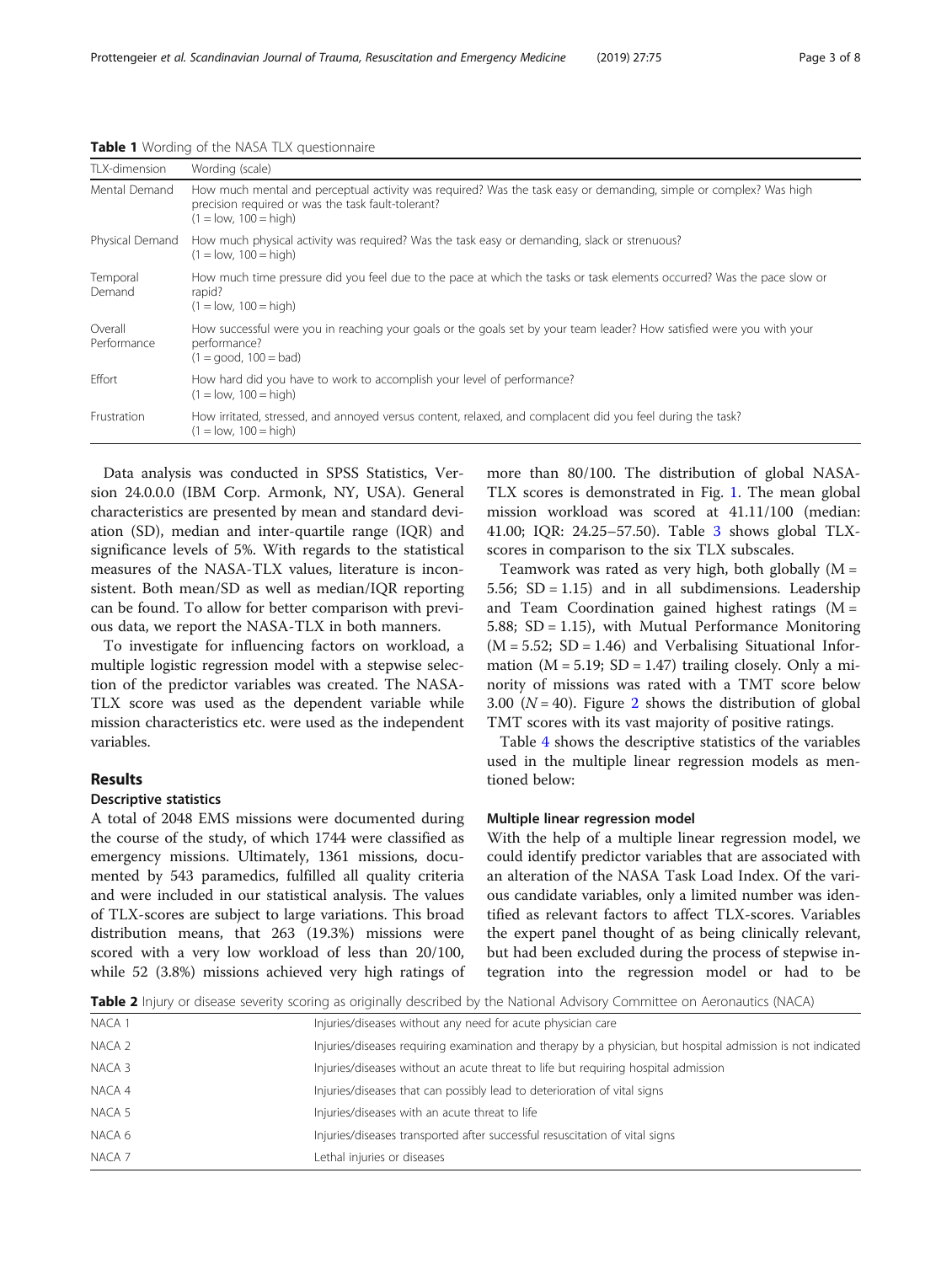<span id="page-3-0"></span>

excluded due to not being significant are shown in Table [5.](#page-4-0)

A one-point increase of the NACA score was associated with an increase of the TLX by 2.71 points ( $p < 0.001$ ). Polytraumatized patients caused an increase of 11.41 points (p < 0.001), while resuscitation scenarios caused an increase of 9.06 points ( $p < 0.001$ ).

Should the need arise for non-physician rescue workers to establish intravenous access; this would be followed by an 8.20 point increment on the TLX  $(p <$ 0.001) whereas the need for intraosseous access led to a 7.51 point increment. ( $p < 0.05$ ). The act of administering any medication other than balanced crystalloids was also accompanied by a 3.35 point increase ( $p < 0.05$ ).

Figure [3](#page-5-0) gives a comprehensive overview of the effect of such medical procedures on TLX workload.

Verbally aggressive patients increased the TLX by 8.90 points ( $p < 0.01$ ), while a physically aggressive patient would increase the TLX by 10.54 points  $(p < 0.01)$ . Being accused by patients or relatives of having made a professional mistake led to an upsurge of the TLX by 14.5 points ( $p < 0.001$ ).

| <b>Table 3</b> Descriptive statistics of TLX and subdimensions |  |
|----------------------------------------------------------------|--|
|----------------------------------------------------------------|--|

| Subdimension    | Mean (SD)     |
|-----------------|---------------|
| Mental demand   | 52.63 (31.51) |
| Physical demand | 44.62 (32.01) |
| Temporal demand | 44.65 (32.97) |
| Performance     | 24.14 (23.42) |
| Effort          | 44.64 (29.94) |
| Frustration     | 35.76 (30.50) |
| Global TLX      | 41.11 (21.77) |

Some additional circumstances were identified by the multiple linear regression models that resulted in an increase of the measured taskload: Transporting patients with transmissible pathogens (delta = 7.94 points;  $p < 0.05$ ), missing necessary equipment (delta =  $10.52$  points;  $p < 0.001$ ), and missions causing overtime (delta =  $4.88$  points;  $p < 0.05$ ). Every additional kilogram of the patient's bodyweight caused an increase of the taskload by  $0.05$  points ( $p < 0.05$ ).

Good Teamwork was associated with a decrease of the participants' task load by − 2.18 points per additional point on the 7-step TMT Scale  $(p < 0.001)$ .

The subjectively perceived indication of a mission was measured on a 5-step Likert-scale (Min = 1 - not indicated; Max = 5 - absolutely indicated; Mean = 4.09; SD 1.35). Every additional step on this scale led to an increase of the TLX by 2.44 points  $(p < 0.01)$ .

The final model's  $\mathbb{R}^2$  value (coefficient of determination) was calculated at 0.44, so 44% of the variation in taskload can be explained by the model containing the factors mentioned above.

For this statistical model, the scatterplots of standardized predicted values versus standardized residuals showed that the data met the assumptions of homogeneity of variance and linearity and the residuals were approximately normally distributed. Table [6](#page-5-0) summarizes the results of the multiple linear regression analysis.

#### **Discussion**

The ergonomics and human factors of health care providers can have a significant impact on patient outcome in all aspects of medicine. In this, workload has been identified as a key factor to influence human performance. However, data focusing on workload and ergonomics in prehospital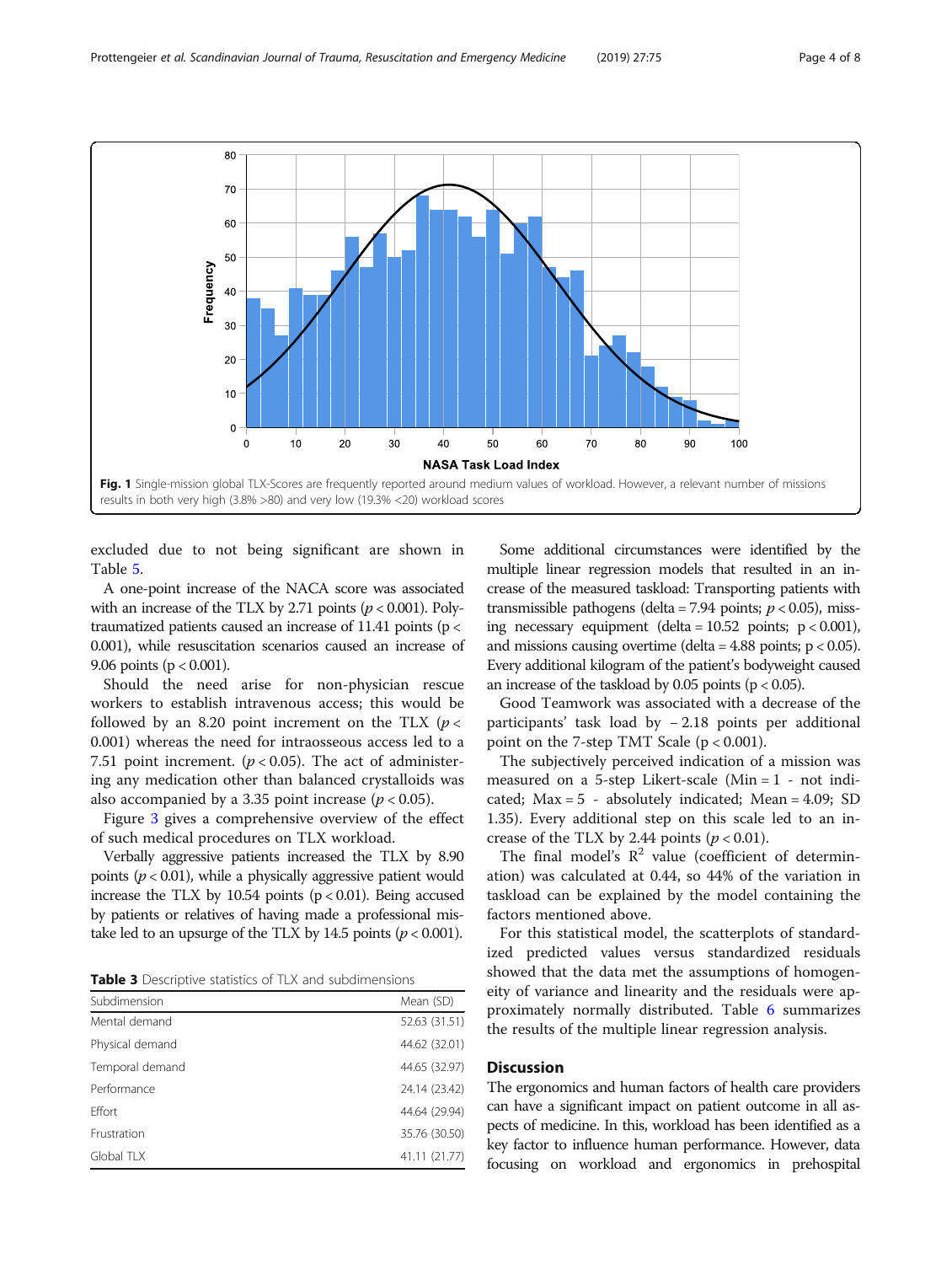<span id="page-4-0"></span>

emergency medicine is scarce. To amend this, our cross-sectional, observational study provides broad data on perceived workload and an analysis of influencing factors for a large nationwide cohort of paramedics and missions.

When compared to existing data on NASA-TLX scores from other professions and tasks, the reported TLX values from our study (Mean: 41.11, SD: 21.77, Median 41.00 IQR: 24.25–57.50) are lower and show a greater variance. In the largest meta-analysis to date, Grier reports a mean global TLX score of 45.29 (SD: 14.99) across all professions and reports higher TLX scores for medical tasks at median 50.60 (IQR: 39.35– 61.45). High-reliability professions such as air traffic control or aircraft piloting also score higher median values at 52.44 (IQR 42.81–68.32) and 47.78 (IQR: 37.70–54.80) respectively [[10\]](#page-7-0).

Our analysis of TLX subdimensions allows for a closer look at the separate contributors to workload (Table [3](#page-3-0)). First and foremost, paramedics perceive their tasks as being mentally demanding. Physical,

Table 4 Descriptive statistics of included candidate variables

|                             | Ν   | % of total missions |
|-----------------------------|-----|---------------------|
| Verbally aggressive patient | 57  | 4.20%               |
| Resuscitation               | 136 | 10.00%              |
| Polytrauma patient          | 128 | 9.40%               |
| Intravenous access          | 459 | 33.70%              |
| Intraosseous access         | 24  | 1.80%               |
| Adminst Medication          | 195 | 14.30%              |
| Infectious patient          | 32  | 2.40%               |
| Missing equipment           | 43  | 3.20%               |
| Airway management           | 111 | 8.20%               |

temporal demands and the need to put in hard effort score almost ten points lower. Encouragingly, the very low ratings on the performance and frustration scales point towards frequent feelings of success and encouragement. These findings are in concordance with data from our recent study on job satisfaction amongst German paramedics. The attitude towards the content of work was found to be very positive, while other aspects of the job such as pay and higher management scored significantly lower [\[11](#page-7-0)].

Interestingly, the data point to a maldistribution of global workload levels. Considering the inverse-Ushaped correlation between workload and human performance, it must be postulated that paramedics regularly operate outside their ergonomically optimal range of workload. Especially task-overload will lead to significant decreases in performance output. A substantial number of missions was rated with a very high workload score (3.8% of missions with TLX above 80). Unfortunately, literature does not provide clear cut-off values of the NASA-TLX that would be required to definitely discern those non-ergonomic missions in detail [[7,](#page-7-0) [10](#page-7-0)]. Nonetheless, science needs to identify and eventually fight those factors pushing workload out of its optimal (i.e. medium) range.

Table 5 Variables excluded during the stepwise multiple regression analysis

| Diagnoses              | Aggression events               |
|------------------------|---------------------------------|
| Sepsis                 | Obstruction of treatment        |
| Myocardial Infarction  | Physically aggressive bystander |
| Stroke                 | Verbally aggressive bystander   |
| Traumatic brain injury |                                 |
|                        |                                 |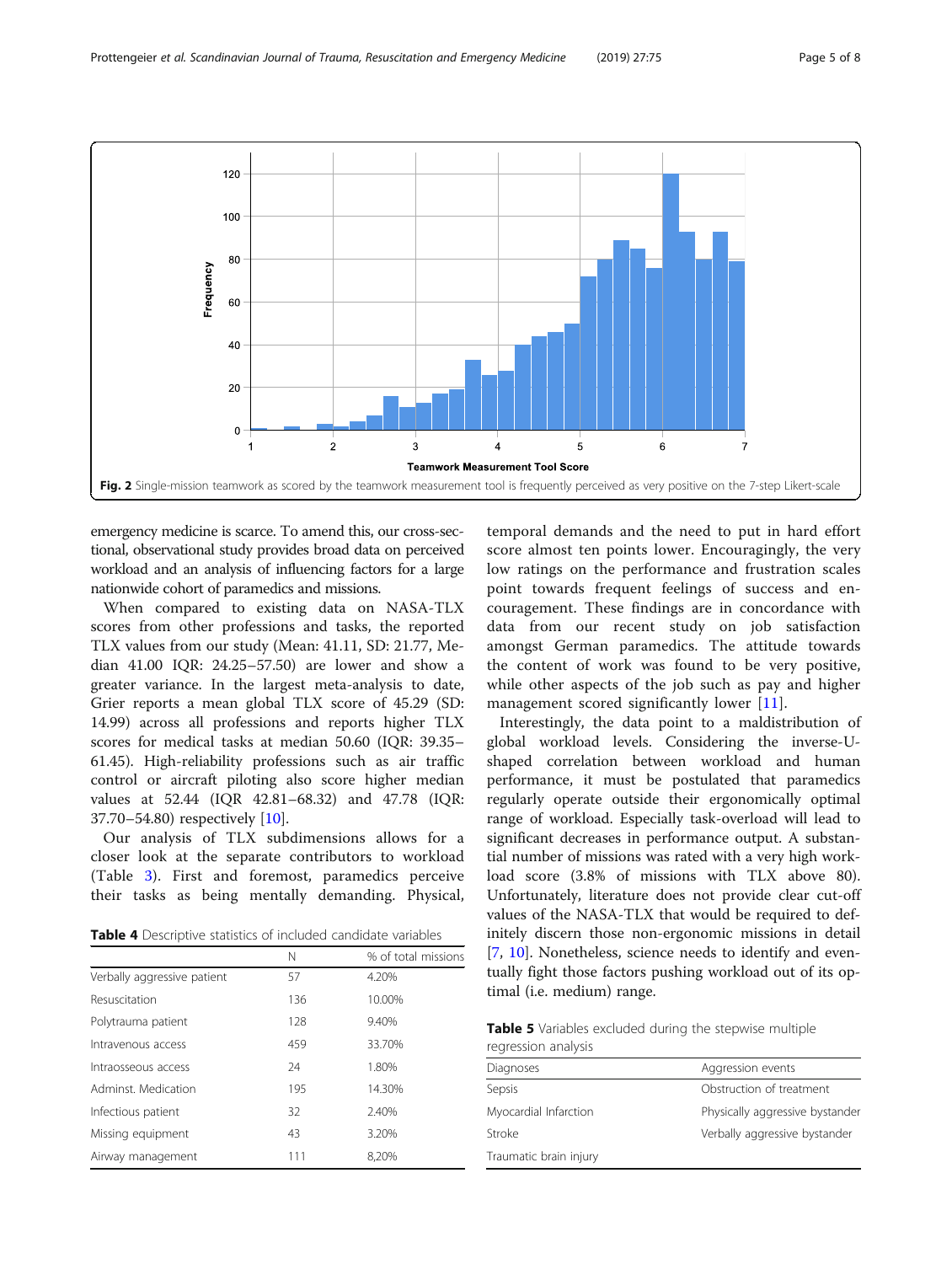<span id="page-5-0"></span>

From our data, we are able to identify certain mission characteristics that cause relevant increases in workload. The patients' medical condition as represented by NACA scoring and tracer diagnoses leads to major increases in TLX-scores as demonstrated in Table 6. Our findings are in concordance with a recent study on a cohort of emergency physicians, who also experienced an increase in perceived workload with increases in patients' NACA scores [\[6](#page-7-0)].

Table 6 Results of the stepwise multiple linear regression model

Regarding invasive procedures and the administration of medications German law usually reserves these actions for registered physicians only. Under distinct circumstances, they may be executed legally by paramedics. In our dataset, cases of intravenous or intraosseous cannulation, airway management and administration of any medication other than crystalloids could be identified as independent factors to increase workload in our multivariate analysis, irrespective of the aforementioned severity of the medical condition.

So far, the factors we discussed can be classified as immediately related to the medical nature of the emergency itself. Therefore, they cannot be evaded entirely but enhancements in the professional training of skills and competencies to handle the severely ill or injured may help to mitigate the effect such scenarios have on workload.

Other factors that increase workload are more easily modifiable. Missions during which necessary equipment is found missing or missions in overtime score distinctively higher and could possibly be avoided by improvements in the superordinate local structures of EMS providers. Furthermore, technical advances in loading and transport equipment should be implemented for their possible benefits on workload increments in missions with obese patients (steady increment per kilogram of weight). Education in transmission pathways and training in procedural judgment should be tested to lessen workload of missions involving transmittable pathogens.

|                                           | Unstandardized<br>Coefficients |               | Standardized<br>Coefficients |         |           | 95,0% Confidence Interval<br>for B |                |
|-------------------------------------------|--------------------------------|---------------|------------------------------|---------|-----------|------------------------------------|----------------|
|                                           | B                              | Std.<br>Error | Beta                         | t       | Sig.      | Lower<br>Bound                     | Upper<br>Bound |
| Constant                                  | $-79.03$                       | 8.04          |                              | $-9.83$ | .000      | $-94.80$                           | $-63.26$       |
| NACA Score                                | 2.71                           | 0.45          | 0.21                         | 6.00    | .000      | 1.83                               | 3.60           |
| Intravenous access                        | 8.20                           | 1.18          | 0.18                         | 6.93    |           | .000 5.88                          | 10.53          |
| Verbally aggressive patient               | 8.90                           | 2.68          | 0.09                         | 3.32    | .001      | 3.65                               | 14.15          |
| Polytrauma                                | 11.41                          | 1.85          | 0.15                         | 6.16    |           | .000 7.78                          | 15.05          |
| Resuscitation                             | 9.06                           | 2.27          | 0.13                         | 3.99    | .000      | 4.60                               | 13.52          |
| Being accused of having made a<br>mistake | 14.51                          | 3.00          | 0.11                         | 4.84    |           | .000 8.63                          | 20.38          |
| <b>TMT Score</b>                          | $-2.18$                        | 0.43          | $-0.12$                      | $-5.13$ |           | $.000 -3.01$                       | $-1.35$        |
| Subjectively felt indication              | 2.44                           | 0.45          | 0.15                         | 5.48    |           | .000 1.57                          | 3.32           |
| Missing equipment                         | 10.52                          | 2.60          | 0.09                         | 4.05    |           | .000 5.43                          | 15.62          |
| Administration of medication              | 3.35                           | 1.53          | 0.06                         | 2.19    | .029      | 0.35                               | 6.36           |
| Mission caused overtime                   | 4.88                           | 1.76          | 0.06                         | 2.78    | .006      | 1.44                               | 8.32           |
| Physically aggressive patient             | 10.54                          | 4.03          | 0.07                         | 2.62    | .009      | 2.64                               | 18.44          |
| Infectious patient                        | 7.94                           | 3.17          | 0.06                         | 2.50    |           | .012 1.72                          | 14.17          |
| Airway management                         | 4.21                           | 2.27          | 0.06                         | 1.85    |           | $.064 - 0.25$                      | 8.66           |
| Patient's body weight                     | 0.05                           | 0.02          | 0.05                         | 2.41    | .016 0.01 |                                    | 0.09           |
| Intraosseous access                       | 7.51                           | 3.76          | 0.05                         | 2.00    |           | .046 0.13                          | 14.89          |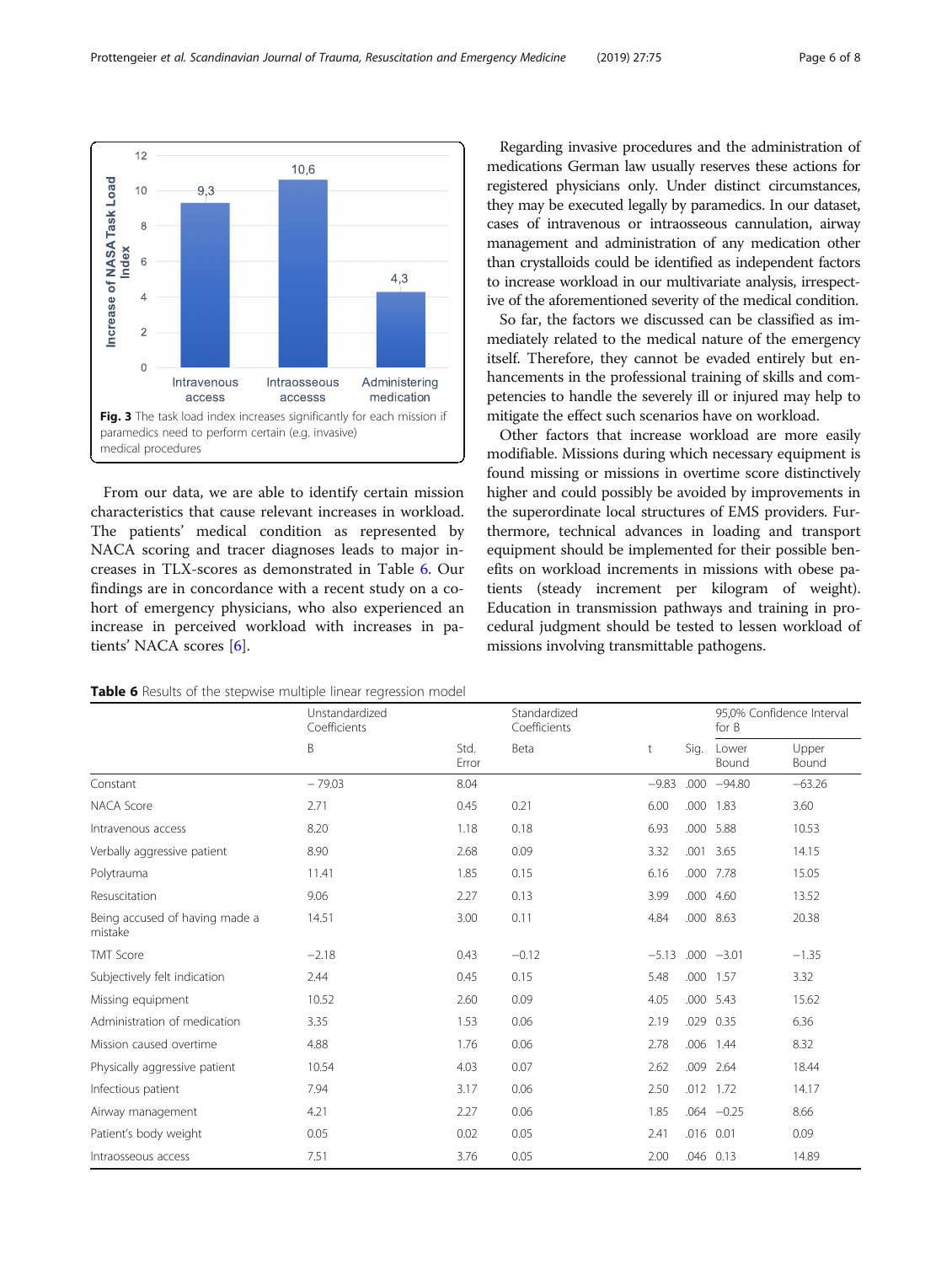Insults and aggression from patients and bystanders were reported in a minority of cases only but had a major impact on workload. This finding is the most disconcerting of all, as such motions are diametrical to the benevolence of medicine in general and the personal efforts and sacrifices of EMS professionals in particular. Sadly, however, these findings are in keeping with recent literature all indicating a steady rise in attacks on medical personnel inside and outside of the hospital  $[12-16]$  $[12-16]$  $[12-16]$  $[12-16]$  $[12-16]$ .

On a more positive side, our data also suggests a positive effect of good teamwork on workload (delta TLX − 2.18 points per 1 point increase in TMT score). The net decrease in workload seems small at a first glance, but it should be kept in mind that teamwork scores were very high and with little variance, suggesting a ceiling effect in the relationship of teamwork and workload. In other terms: Teamwork was so consistently good that effects on workload are seemingly smaller than the importance of the relationship might deserve [[17\]](#page-7-0).

Our findings on workload and modifiable influencing factors call for immediate efforts to improve ergonomics. In order to optimize workload, negative determinants should be antagonized and levels of workload should be homogenized towards adequate ranges. True to the principles of human factors, emergency medical services should strive to improve system performance while at the same time increase paramedics' well-being.

This seems of special importance in the lights of a previous study, in which we saw a significantly increased rate of post-traumatic stress disorder and lower levels of well-being amongst German paramedics compared to the general population  $[18]$  $[18]$ . While those findings certainly need to be considered as the end-point of a complex multi-factorial process, it seems worthwhile to investigate whether amendments in those factors that increase workload could bring about relevant improvements in paramedics' job satisfaction, well-being and mental health.

Apart from these insights on workload, our data also provides novel information on the actual frequency with which invasive procedures are performed in German EMS. As demonstrated in Table [4](#page-4-0), intravenous cannulation is a common occurrence of about one in three missions, whereas intraosseous access is a rare procedure with a found prevalence of less than 2% of missions. In consequence, the overall mathematical contribution of the factor "intraosseous access" to our regression analysis is minor, with an identical coefficient of determination  $R^2 = 0.44$  for a hypothetical linear model that would not include this infrequent factor. For additional information on this alternative model, please see the additional online content, Additional file 1.

#### Limitations

Naturally, there are some limitations to our study. In spite of our extensive efforts to disseminate the study as widely as possible throughout Germany, there may be an undetectable selection bias regarding those willing to participate. It could very well be that job motivation, performance levels and workload perception of our volunteers are not wholly representative of the population of paramedics in Germany.

Furthermore, the so-called healthy-worker effect may lead to an ongoing selection of only those paramedics staying on the force that are actually capable to withstand the demands of the job and will feel less loaded with work [\[19\]](#page-7-0).

Thirdly, our investigation centred on the self-reporting of perceived workload. This technique may be influenced by hindsight errors. Temporal distance to the missions may alter recollection and workload scoring. It was due to the countrywide set-up of our study that we could not provide complementary physiological measurements of workload-related parameters or observational assessment techniques.

As a fourth, the subjective perception of workload may always be influenced not only by factors attributable to the mission, but by factors attributable to the person who is performing the task. These latter factors lie outside the scope of this study, but should be investigated in their entire depth in the future.

Summarizing these limitations in numbers, our calculated model accounts for roughly half of the variation of workload. To identify the factors responsible for the other half of variation poses an exciting challenge for future studies to come.

#### Conclusion

In our study, we documented medium mean levels of workload in prehospital emergencies. However, relevant numbers of missions generate such high workload that optimal performance may be endangered. We identified several factors related to relevant increases in workload. Interventions to modify these risk-factors should be investigated not only for their effect on workload but also on job satisfaction and on well-being of EMS-personnel.

#### Additional file

[Additional file 1:](https://doi.org/10.1186/s13049-019-0650-2) Alternate model 1. (DOCX 14 kb)

#### Abbreviations

EMS: Emergency Medical Service; NACA: National Advisory Committee for Aeronautics; NASA: National Aeronautics and Space Administration; TLX: Task Load Index; TMT: Teamwork Measurement Tool

#### Acknowledgements

We thank Jens Kasberger, Fabian Konrad, Wolfgang Lindner and Daniel Wohlfahrt for their excellent technical assistance in the logistical preparations of our study.